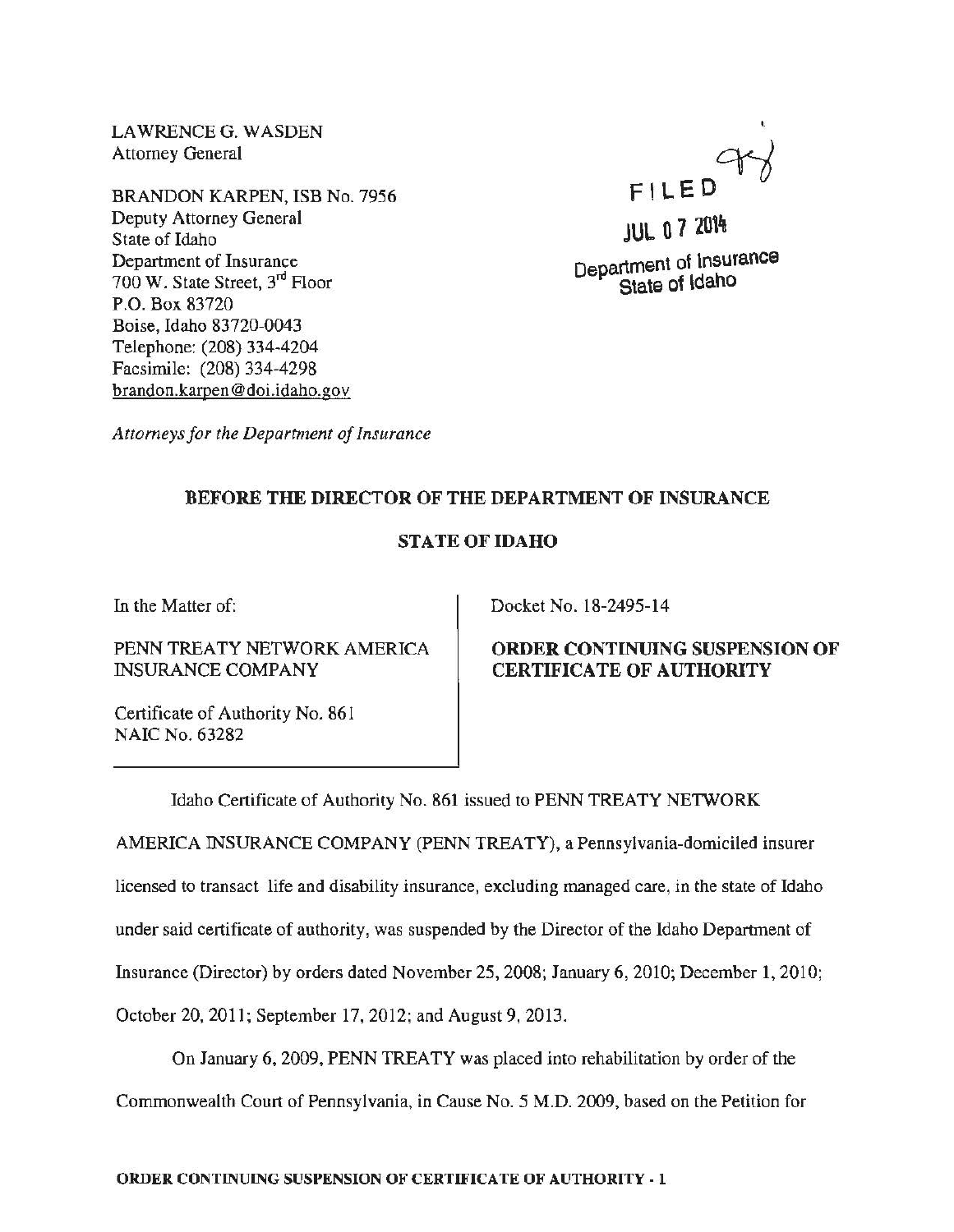Rehabilitation of Penn Treaty Network America Insurance Company filed by the Pennsylvania Insurance Commissioner. Thereafter, on May 3, 2012, said court entered an order in the aforesaid cause of action, denying a petition by the Pennsylvania Insurance Commissioner to place PENN TREATY in liquidation, and declaring the court's January 6, 2009, order for rehabilitation to remain in effect.

The Director having reviewed the foregoing and the requirements of Idaho Code § 41-327, and good cause appearing therefor,

NOW, THEREFORE, IT IS HEREBY ORDERED, pursuant to Idaho Code§ 41-327(3), that Idaho Certificate of Authority No. 861 issued to PENN TREATY be CONTINUED IN SUSPENSION, effective immediately, for a period of one (1) year from the date of this order. The Director may terminate the suspension sooner if the cause for said suspension is corrected and PENN TREATY is otherwise in compliance with title 41, Idaho Code.

IT IS FURTHER ORDERED that PENN TREATY comply with the requirements of Idaho Code§ 41-329, including§ 41-329(2), which provides: "During the suspension period the insurer shall not solicit or write any new business in this state, but shall file its annual statement, pay fees, licenses, and taxes as required under this code, and may service its business already in force in this state, as if the certificate of authority had continued in full force."

IT IS FURTHER ORDERED, pursuant to Idaho Code§ 41-330(1), that, within four (4) days after notice of this suspension is provided, PENN TREATY shall notify, by any available means, every person authorized to write business in the state of Idaho by said insurance company, to immediately cease to write any further insurance business for PENN TREATY in Idaho, unless such action has already been taken pursuant to prior order of the Director.

IT IS FURTHER ORDERED that, within sixty (60) days of the date of this order, PENN TREATY file with the Director a complete listing of its policies owned by or issued to residents

#### ORDER CONTINUING SUSPENSION OF CERTIFICATE OF AUTHORITY • 2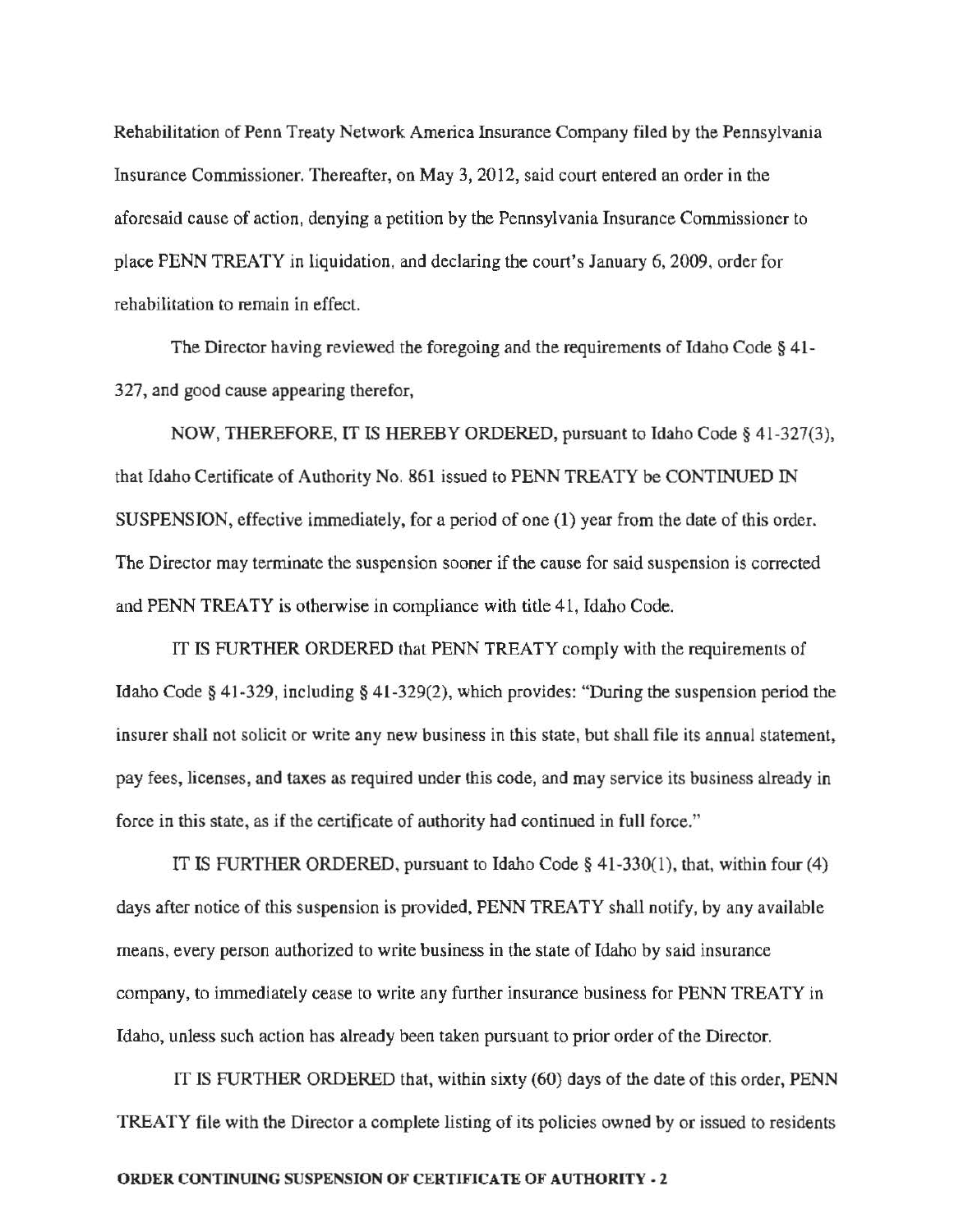of the state of Idaho current as of the date of this order, notwithstanding any such listings previously submitted. Such list shall include the name and address of each policyholder and insured, policy type, face amount, and cash surrender value of the policy, as applicable.

DATED this  $\frac{1}{2}$  day of July, 2014.

STATE OF IDAHO DEPARTMENT OF INSURANCE

hanfeel  $WILLI$ 

Director

# NOTIFICATION OF RIGHTS

This is a final order of the Director. Any party may file a motion for reconsideration of this final order within fourteen (14) days of the service date of this order. The agency will dispose of the petition for reconsideration within twenty-one (21) days of its receipt, or the petition will be considered denied by operation of law. *See* Idaho Code§ 67-5246(4).

Pursuant to Idaho Code§§ 67-5270 and 67-5272, any party aggrieved by this final order or orders previously issued in this case may appeal this final order and all previously issued orders in this case to district court by filing a petition in the district court of the county in which:

- 1. A hearing was held,
- ii. The final agency action was taken,
- iii. The party seeking review of the order resides, or operates its principal place of business in Idaho, or
- iv. The real property or personal property that was the subject of the agency action is located.

An appeal must be filed within twenty-eight (28) days of (a) the service date of this final order, (b) an order denying petition for reconsideration, or (c) the failure within twenty-one (21)

### ORDER CONTINUING SUSPENSION OF CERTIFICATE OF AUTHORITY- 3